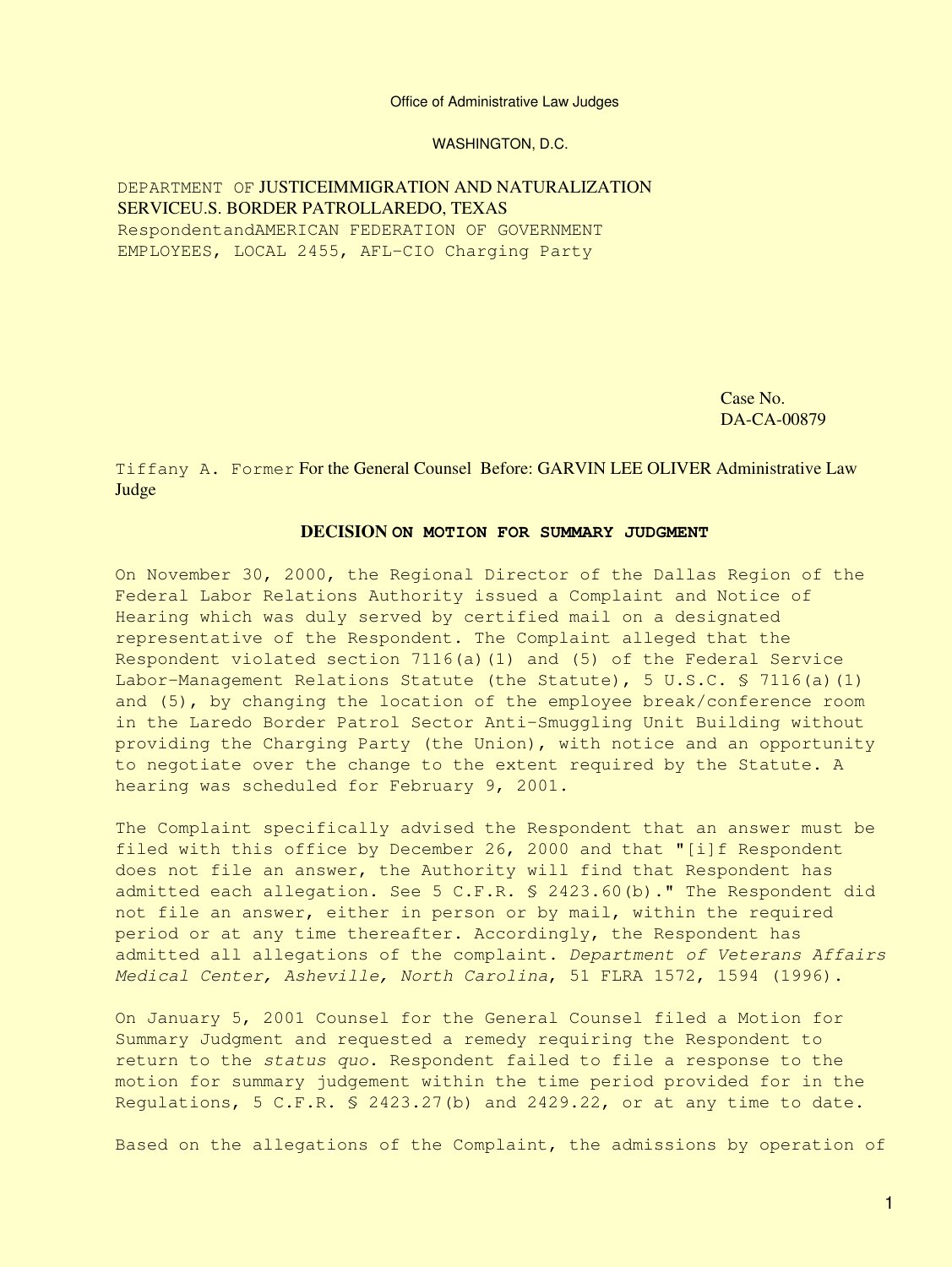section 2423.20(b) of the Authority's Rules and Regulations, and all the pleadings, it appears that there are no genuine issues of material fact and that the General Counsel is entitled to Summary Judgment as a matter of law. Accordingly, I make the following findings of fact, conclusions of law, and recommendations.

#### **Findings of Fact**

The Respondent, Department of Justice, Immigration and Naturalization Service, U.S. Border Patrol, Laredo, Texas, is an agency under 5 U.S.C. § 7103(a)(3).

The American Federation of Government Employees, AFL-CIO (AFGE), is a labor organization under 5 U.S.C. § 7103(a)(4) and is the exclusive representative of a unit of employees appropriate for collective bargaining at the U.S. Border Patrol. The American Federation of Government Employees, Local 2455 (the Union), is an agent of AFGE for the purpose of representing employees of Respondent within the unit.

On or about June 2000 the Respondent, through Joe Martinez, Supervisory Special Agent, a supervisor or management official under 5 U.S.C. §  $7103(a)(10)$  and  $(11)$ , changed the location of the employee break/conference room in the Laredo Border Patrol Sector Anti-Smuggling Unit Building.

The Respondent implemented the change without providing the Union with notice and an opportunity to negotiate over the change to the extent required by the Statute.

### **Discussion and Conclusions**

Before implementing a change in conditions of employment affecting bargaining unit employees, an agency is required to provide the exclusive representative with notice of, and an opportunity to bargain over, those aspects of the change that are within the duty to bargain. *See Federal Bureau of Prisons, Federal Correctional Institution, Bastrop, Texas,*

55 FLRA 848, 852 (1999)(*FCI, Bastrop*); *U.S. Army Corps of Engineers, Memphis District, Memphis, Tennessee,* 53 FLRA 79, 81 (1997). Absent a waiver of bargaining rights, the mutual obligation to bargain must be satisfied before changes in conditions of employment are implemented. *Id.; National Weather Service Employees Organization and U.S. Department of Commerce, National Oceanic and Atmospheric Administration, National Weather Service*, 37 FLRA 392, 395 (1990).

The nature of the change in conditions of employment that management proposes to make dictates the extent of its duty to bargain. If the change is substantively negotiable, a union may bargain over the actual decision whether the change should be made. *See, e.g., Department of the Navy, Puget Sound Naval Shipyard, Bremerton, Washington*, 35 FLRA 153, 155 (1990). If the decision to change a condition of employment constitutes the exercise of a management right under section 7106 of the Statute, the substance of the decision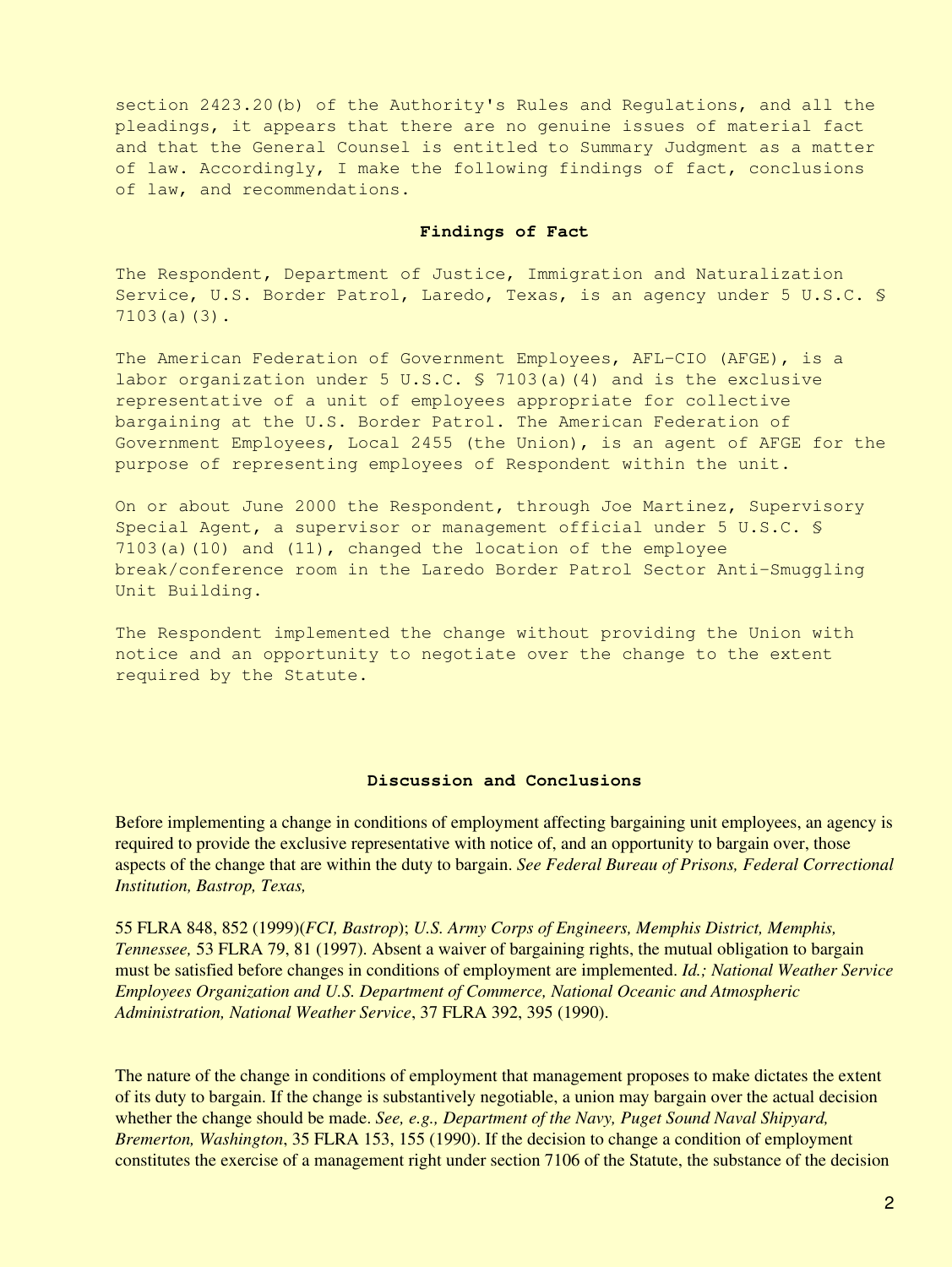to make the change is not negotiable, but the agency is nonetheless obligated to bargain over the impact and implementation of that decision if the resulting change will have more than a *de minimis* effect on conditions of employment. *See Department of Health and Human Services, Social Security Administration*, 24 FLRA 403, 407-08 (1986). In such circumstances, an agency which fails to provide adequate prior notice of the change to the affected employees' exclusive representative or rejects the union's timely request for negotiations pursuant to section  $7106(b)(2)$  and  $(3)$  of the Statute will be found to have violated section 7116(a)(1) and (5) of the Statute. *See FCI, Bastrop*, 55 FLRA at 852, and cases cited.

Based on the admitted material facts, it is concluded that the Respondent violated section 7116(a)(1) and (5) of the Statute, as alleged, by changing the location of the employee break/conference room in the Laredo Border Patrol Sector Anti-Smuggling Unit Building without providing the Union with notice and an opportunity to negotiate over the change to the extent required by the Statute. Consistent with established precedent and in the absence of any specific evidence that a *status quo ante* remedy would be disruptive to the efficiency and effectiveness of the Respondent's operations, a *status quo ante* remedy is deemed appropriate. *See U.S. Department of Justice, Immigration and Naturalization Service, Washington, DC*, 56 FLRA 353, 358-60 (2000).

Based on the above findings and conclusions, it is recommended that the Authority issue the following Order:

#### **ORDER**

Pursuant to section 2423.41(c) of the Authority's Rules and Regulations and section 7118 of the Federal Service Labor-Management Relations Statute, it is hereby ordered that the Department of Justice, Immigration and Naturalization Service, U.S. Border Patrol, Laredo, Texas, shall:

1. Cease and desist from:

(a) Changing the location of the employee break/conference room in the Laredo Border Patrol Sector Anti-Smuggling Unit Building without first notifying the American Federation of Government Employees, Local 2455, AFL-CIO, the agent of the exclusive representative of its employees, and affording the Union an opportunity to negotiate to the extent required by the Federal Service Labor-Management Relations Statute.

(b) In any like or related manner, interfering with, restraining, or coercing its employees in the exercise of their rights assured by the Federal Service Labor-Management Relations Statute.

2. Take the following affirmative action in order to effectuate the purposes and policies of the Federal Service Labor-Management Relations Statute: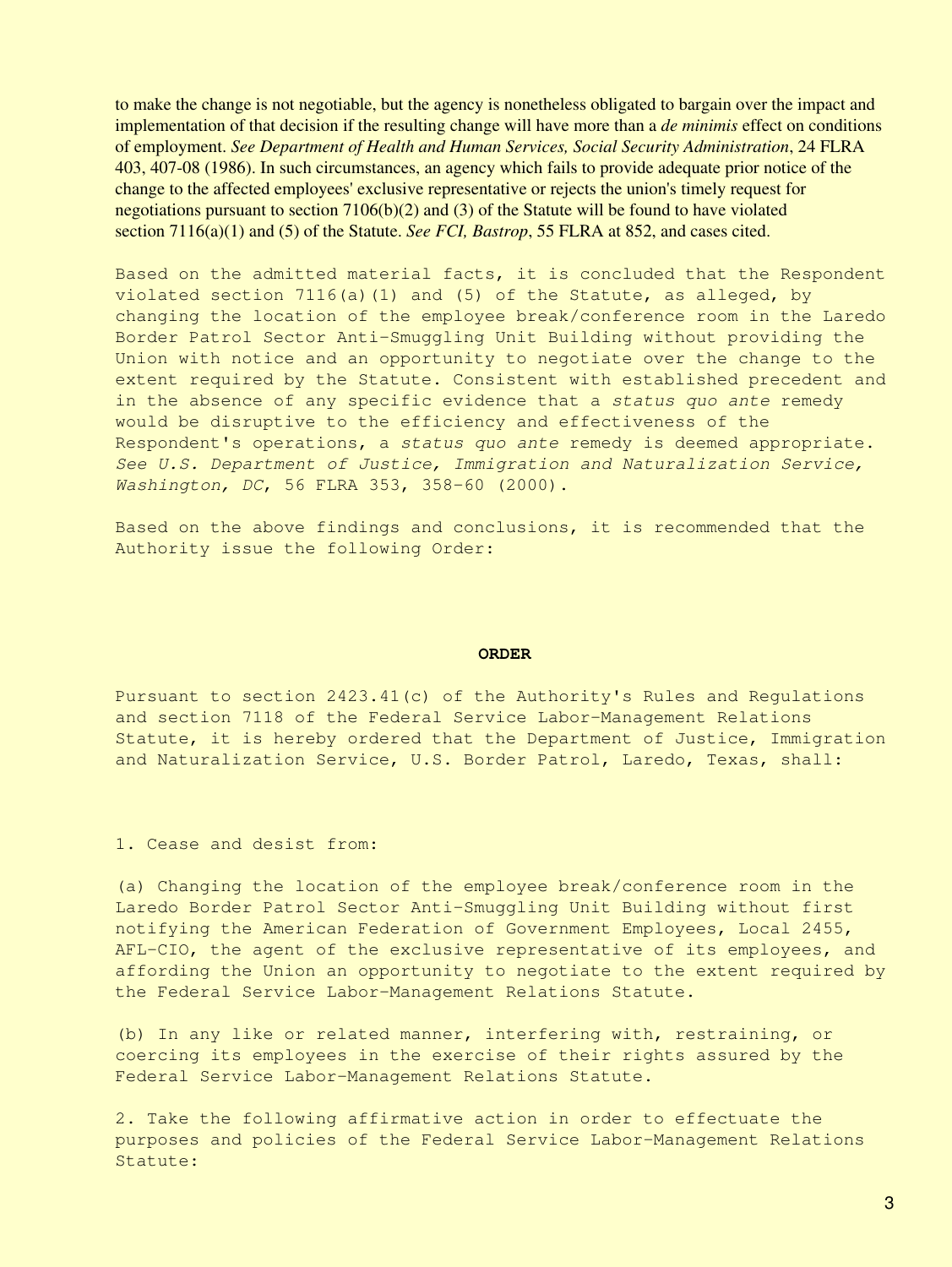(a) Upon request of the American Federation of Government Employees, Local 2455, AFL-CIO, return the employee break/conference room in the Laredo Border Patrol Sector Anti-

Smuggling Unit Building to the status quo ante.

(b) Notify the American Federation of Government Employees, Local 2455, AFL-CIO, of any proposed change in the employee break/conference room or in any other condition of employment and afford the Union an opportunity to bargain to the extent required by the Federal Service Labor-Management Relations Statute.

(c) Post at its facilities in the Laredo, Texas Sector**,** where bargaining unit employees represented by the American Federation of Government Employees, Local 2455, AFL-CIO, are located, copies of the attached Notice on forms to be furnished by the Federal Labor Relations Authority. Upon receipt of such forms, they shall be signed by the Chief Border Patrol Agent, and shall be posted and maintained for 60 consecutive days thereafter, in conspicuous places, including all bulletin boards and other places where notices to employees are customarily posted. Reasonable steps shall be taken to ensure that such Notices are not altered, defaced, or covered by any other material.

(d) Pursuant to section 2423.41(e) of the Authority's Rules and Regulations, notify the Regional Director, Dallas Regional Office, Federal Labor Relations Authority, in writing, within 30 days from the date of this Order, as to what steps have been taken to comply herewith.

Issued, Washington, DC, January 25, 2001.

GARVIN LEE OLIVER

Administrative Law Judge

 $\overline{\phantom{a}}$  , which is a set of the set of the set of the set of the set of the set of the set of the set of the set of the set of the set of the set of the set of the set of the set of the set of the set of the set of th

#### **NOTICE TO ALL EMPLOYEES**

**POSTED BY ORDER OF THE**

#### **FEDERAL LABOR RELATIONS AUTHORITY**

The Federal Labor Relations Authority has found that the Department of Justice, Immigration and Naturalization Service, U.S. Border Patrol, Laredo, Texas, violated the Federal Service Labor-Management Relations Statute, and has ordered us to post and abide by this Notice.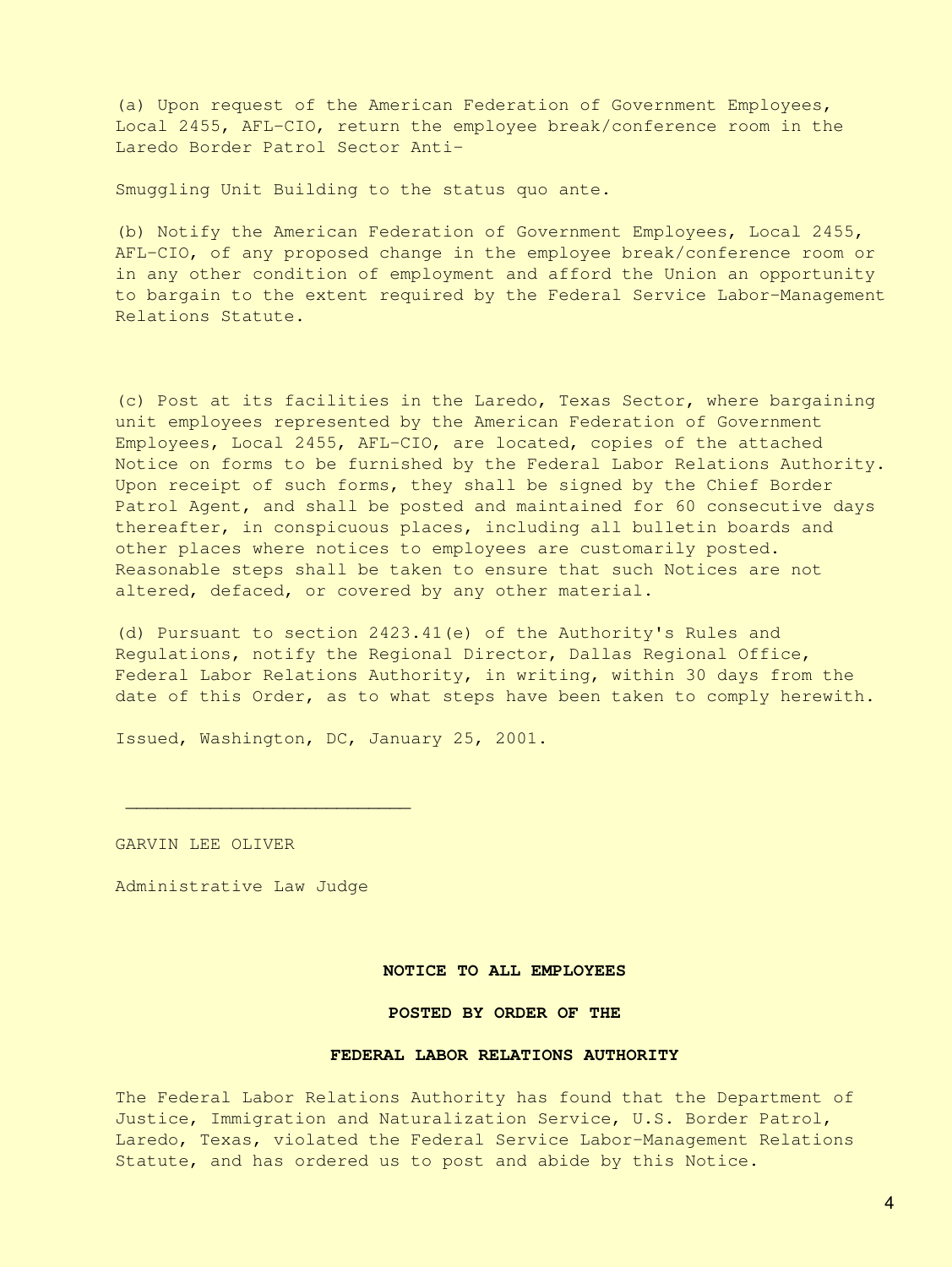### **WE HEREBY NOTIFY OUR EMPLOYEES THAT**:

WE WILL NOT change the location of the employee break/conference room in the Laredo Border Patrol Sector Anti-Smuggling Unit Building without first notifying the American Federation of Government Employees, Local 2455, AFL-CIO, the agent of the exclusive representative of our employees, and affording the Union an opportunity to negotiate to the extent required by the Federal Service Labor-Management Relations Statute.

WE WILL NOT in any like or related manner, interfere with, restrain, or coerce our employees in the exercise of their rights assured by the Federal Service Labor-Management Relations Statute.

WE WILL, upon request, of the American Federation of Government Employees, Local 2455, AFL-CIO, restore the employee break/conference room in the Laredo Border Patrol Sector Anti-Smuggling Unit Building to its condition prior to our change.

WE WILL, notify the American Federation of Government Employees, Local 2455, AFL-CIO, of any proposed change in the employee break/conference room in the Laredo Border Patrol Sector Anti-Smuggling Unit Building or in any other condition of employment and afford the Union an opportunity to bargain to the extent required by the Federal Service Labor-Management Relations Statute.

(Respondent/Activity)

\_\_\_\_\_\_\_\_\_\_\_\_\_\_\_\_\_\_\_\_\_\_\_\_\_\_\_\_\_\_\_\_\_\_\_\_

Dated:\_\_\_\_\_\_\_\_\_\_\_\_\_\_\_\_By:\_\_\_\_\_\_\_\_\_\_\_\_\_\_\_\_\_\_\_\_\_\_\_\_\_\_\_\_\_\_\_\_\_\_\_\_\_

(Signature) (Title)

This Notice must remain posted for 60 consecutive days from the date of posting and must not be altered, defaced, or covered by any other material.

If employees have any questions concerning this Notice or compliance with any of its provisions, they may communicate directly with the Regional Director, Dallas Regional Office, Federal Labor Relations Authority, whose address is: